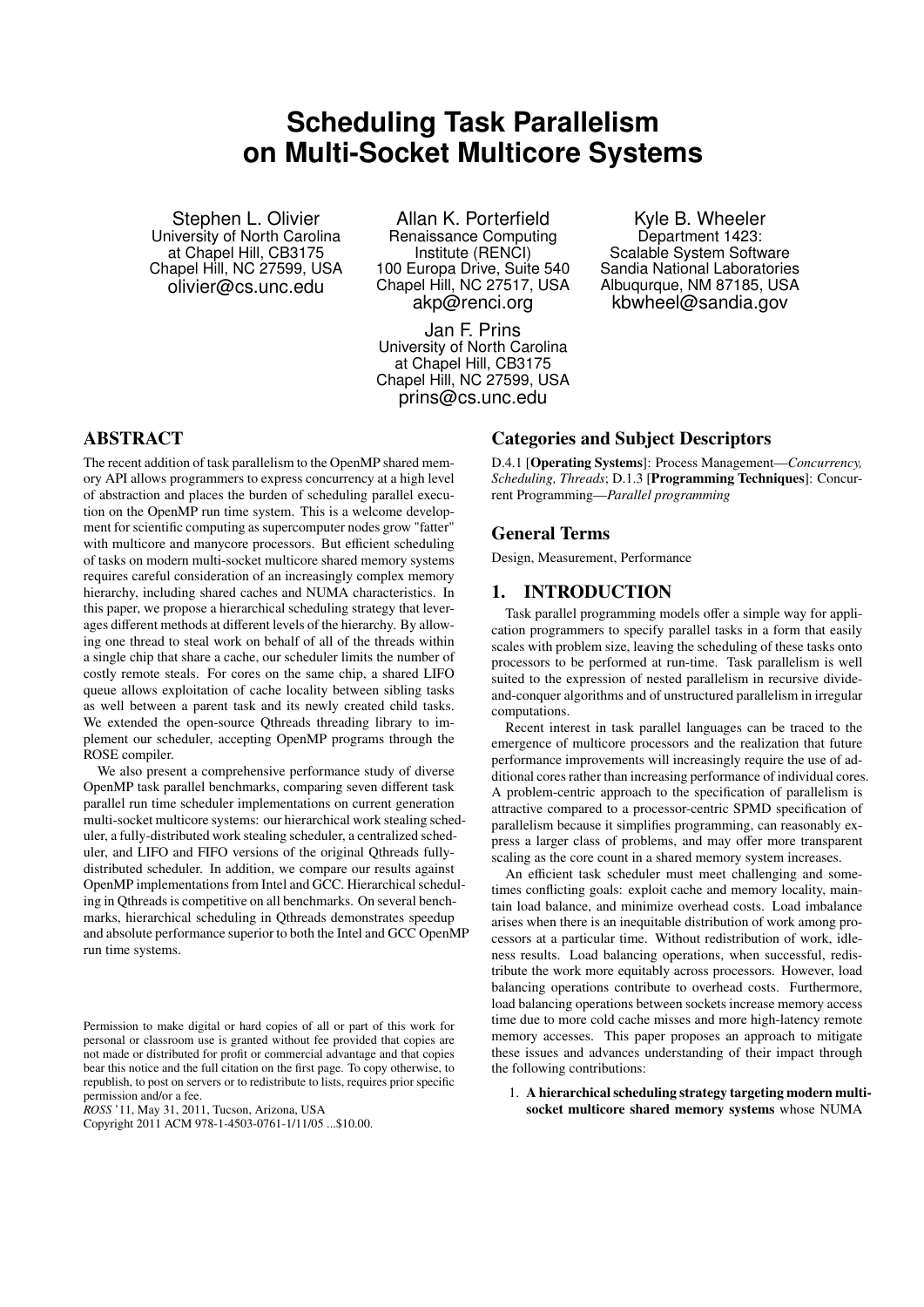architecture is not well supported by flat schedulers. Our approach combines work stealing and shared queues for low overhead load balancing and exploitation of shared caches.

2. A detailed performance study on a current generation multi-socket multicore system comparing seven run time implementations supporting task parallel OpenMP programs: five implementing different schedulers in our extensions to the open-source Qthreads library, GNU's GCC OpenMP run time, and the Intel OpenMP run time. In addition to speedup results demonstrating superior performance by our run time on many of the diverse benchmarks tested, we examine several secondary metrics that illustrate the benefits of hierarchical scheduling over flat work stealing.

The remainder of the paper is organized as follows: Section 2 provides relevant background information, Section 3 describes existing task scheduler designs and our hierarchical approach, Section 4 presents the results of our experimental evaluation, and Section 5 discusses related work. We conclude in Section 6 with some final observations and proposed future work.

## 2. BACKGROUND

Broadly supported by both commercial and open-source compilers, OpenMP allows incremental parallelization of serial programs for execution on shared memory parallel computers. Version 3.0 of the OpenMP specification for FORTRAN and C/C++ officially adds explicit task parallelism to complement its existing data parallel constructs [22, 2]. The OpenMP task construct generates a task from a statement or structured block. Task synchronization is provided by the taskwait construct, and the semantics of the OpenMP barrier construct have also been overloaded to require completion of all outstanding tasks.

Execution of OpenMP programs combines the efforts of the compiler and an OpenMP run time library. Intel and GCC both have integrated OpenMP compiler and run time implementations. Using the ROSE compiler [21], we have created an equivalent method to compile and run OpenMP programs with the Qthreads [26] library. The ROSE compiler is a source-to-source translator that supports OpenMP 3.0 with a simple compiler flag. In one compile step, it produces an intermediate C++ file and compiles that file with additional libraries to produce an executable. ROSE performs syntactic and semantic analysis on OpenMP directives, transforming them into run time library calls in the intermediate program. A common run time library (XOMP) serves as an intermediate representation to support OpenMP functionality. We have slightly modified ROSE (mostly bug fixes) to produce a file that is compiled by GCC and uses the Qthreads library to produce an executable.

# 2.1 Qthreads

Qthreads [26] is a cross-platform general-purpose parallel runtime designed to support lightweight threading and synchronization in a flexible integrated locality framework. Qthreads directly supports programming with lightweight threads and a variety of synchronization methods, including non-blocking atomic operations and potentially blocking full/empty bit (FEB) operations. The Qthreads lightweight threading concept is intended to match future hardware threading environments more closely than existing concepts in three crucial aspects: anonymity, introspectable limited resources, and inherent localization. Unlike heavyweight threads, these threads do not support expensive features like per-thread identifiers, perthread signal vectors, or preemptive multitasking.

The default scheduler in the Qthreads runtime uses a cooperativemultitasking approach. When threads block, e.g., performing an FEB operation, a context switch is triggered. Because this context switch is done in user space via function calls and requires neither signals nor saving a full set of registers, it is less expensive than an operating system or interrupt-based context switch. This technique allows threads to process uninterrupted until data is needed that is not yet available, and allows the scheduler to attempt to hide communication latency by switching tasks. Logically, this only hides communication latencies that take longer than a context switch.

The Qthreads runtime uses a hierarchical threading architecture. Lightweight threads are created in user-space with a small context and small fixed-size stack and are then executed by worker pthreads. Each worker pthread is mapped to a locality domain, termed a shepherd, which is enforced with CPU pinning. Whereas Qthreads previously allowed only one worker pthread per shepherd, we added support for multiple worker pthreads per shepherd.

The Qthreads API includes several threaded loop interfaces, built on top of the core threading components. The API provides three basic parallel loop behaviors: one to create a separate thread for each iteration, one that divides the iterations space evenly among all shepherds, and one that uses a queue-like structure to distribute sub-ranges of the iteration space to enable self-scheduled loops.

We added support for the ROSE produced XOMP calls to Qthreads allowing Qthreads to be used as the run time for OpenMP programs. Although Qthreads XOMP/OpenMP support is incomplete, it has accepted every OpenMP program accepted by ROSE. Note that our version of ROSE/Qthreads differs from the OpenMP standard in two ways: Default loop scheduling is self-guided, rather than static (though it can be explicitly requested), and one common OpenMP 3.0 idiom requires the addition of an extra taskwait statement.

## 3. TASK SCHEDULER DESIGN

The stock Qthreads scheduler, called *Q* in Section 4, was engineered for parallel loop computation: each processor executes a set of loop iterations packaged as lightweight threads. Round robin distribution of the iterations among the shepherds and selfscheduling are used in combination to maintain load balance. A simple lock-free per-shepherd FIFO queue stores iterations as they wait to be executed.

Task parallel programs generate a dynamically unfolding sequence of interrelated tasks, often represented by a directed acyclic graph (DAG). A task executing on the same thread as its parent or sibling tasks may benefit from temporal locality if they operate on the same data. In particular, such locality properties are a feature of divideand-conquer algorithms. To schedule tasks as lightweight threads in the Qthreads, the run time must support more general dynamic load balancing while exploiting available locality among tasks. We implemented a modified Qthreads scheduler, *L*, to use LIFO rather than FIFO queues at each shepherd to improve the use of locality. However, the round robin distribution of tasks between shepherds does not provide fully dynamic load balancing.

# 3.1 Work Stealing & Centralized Schedulers

To better meet the dual goals of locality and load balance, we implemented work stealing. Blumofe et. al proved that work stealing is optimal for multithreaded scheduling of DAGs with minimal overhead costs [6], and they implemented it in their Cilk run time scheduler [5]. Our initial implementation of work stealing in Qthreads, *WS*, mimicks Cilk's scheduling discipline: Each shepherd schedules tasks depth-first locally through LIFO queue operations. An idle shepherd obtains more work by stealing the oldest tasks from the task queue of a busy shepherd. We implemented two different probing schemes to find a victim shepherd, observ-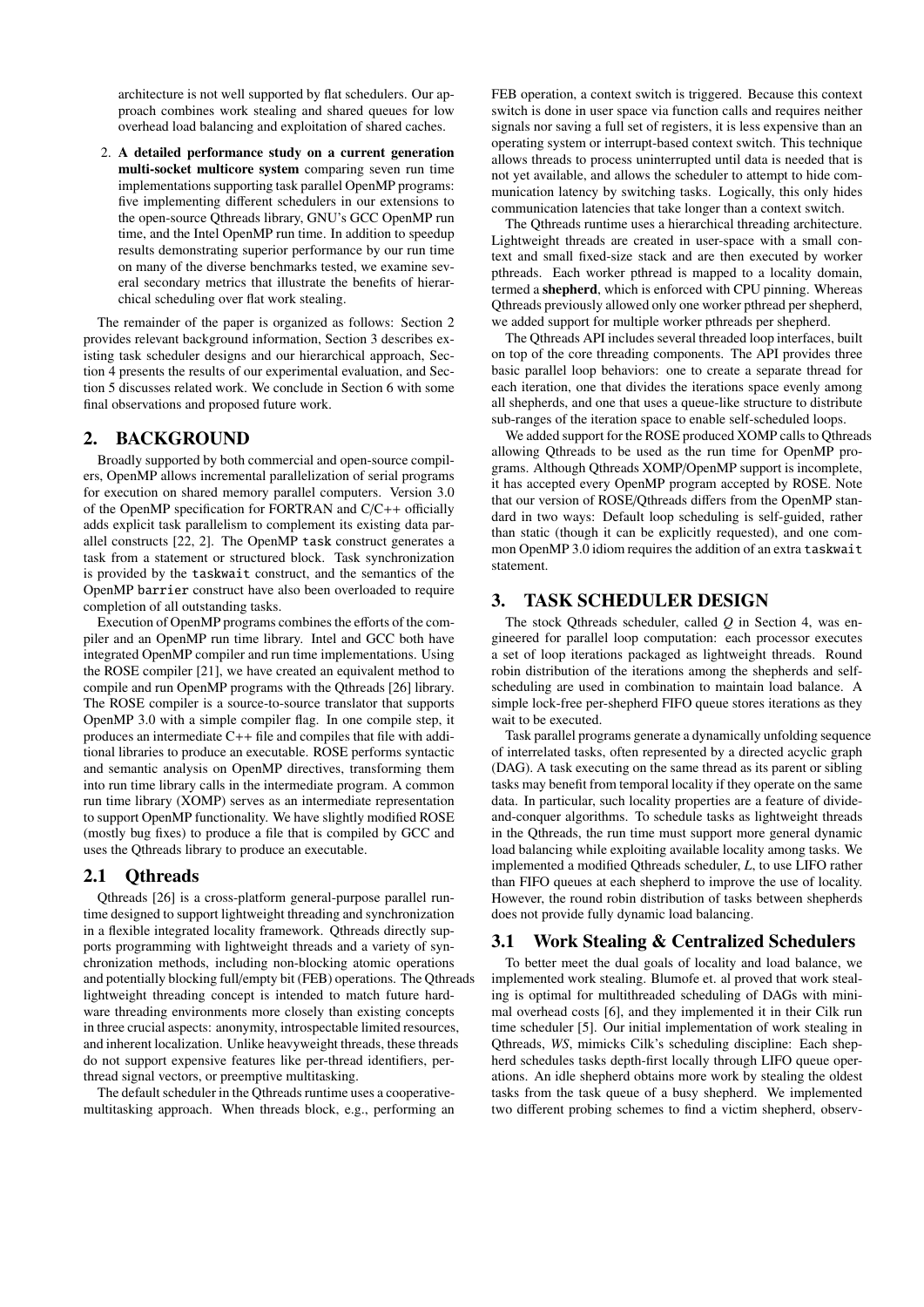| Othreads Implementations, compiled Rose/GCC -O2 -g |                                                                                       |                  |             |                     |                     |  |  |  |
|----------------------------------------------------|---------------------------------------------------------------------------------------|------------------|-------------|---------------------|---------------------|--|--|--|
| Version                                            | Scheduler                                                                             | Number of        | Task        | Internal            | External            |  |  |  |
| Name                                               | Implementation                                                                        | <b>Shepherds</b> | Placement   | <b>Oueue Access</b> | <b>Oueue Access</b> |  |  |  |
|                                                    | Stock                                                                                 | one per core     | round robin | FIFO (non-blocking) | none                |  |  |  |
|                                                    | LIFO.                                                                                 | one per core     | round robin | LIFO (blocking)     | none                |  |  |  |
| CQ                                                 | <b>Centralized Oueue</b>                                                              | one              | N/A         | LIFO (blocking)     | N/A                 |  |  |  |
| WS                                                 | <b>Work Stealing</b>                                                                  | one per core     | local       | LIFO (blocking)     | FIFO stealing       |  |  |  |
| <b>MTS</b>                                         | LIFO (blocking)<br>Multi-Threaded Shepherds<br>FIFO stealing<br>one per chip<br>local |                  |             |                     |                     |  |  |  |
| ICC.                                               | Intel 11.1 OpenMP, compiled -O2 -xHost -ipo -g                                        |                  |             |                     |                     |  |  |  |
| <b>GCC</b>                                         | GCC 4.4.4 OpenMP, compiled -O2 -g                                                     |                  |             |                     |                     |  |  |  |

Table 1: Scheduler implementations evaluated: five Qthreads implementations, ICC, and GCC.

ing equivalent performance: choosing randomly and commencing search at the nearest shepherd ID to the thief. In the work stealing scheduler, interruptions to busy shepherds are minimized because the burden of load balancing is placed on the idle shepherds. Locality is preserved because newer tasks, whose data is still hot in the processor's cache, are the first to be scheduled locally and the last in line to be stolen.

The cost of work stealing operations on multi-socket multicore systems varies significantly based on the relative locations of the thief and victim, e.g., whether they are running on cores on the same chip or on different chips. Stealing between cores on different chips reduces performance by incurring higher overhead costs, additional cold cache misses, remote memory access costs, and coherence misses due to false sharing. Another limitation of work stealing is that it does not make the best possible use of caches shared among cores. In contrast, Chen et. al. [10] showed that a depthfirst schedule close to serial order makes better use of a shared cache than work stealing, assuming serial execution of an application makes good use of the cache. Blelloch et al. had shown that such a schedule can be acheived using a shared LIFO queue [4]. We implemented a centralized shared LIFO queue, *CQ*, for Qthreads, but it too is a poor match for multi-socket multicore systems since not all cores, but only cores on the same chip, share the same cache. Moreover, the centralized queue implementation is not scalable, as contention drives up the overhead costs.

## 3.2 Hierarchical Scheduling

To overcome the limitations of both work stealing and shared queues, we developed a hierarchical approach: multithreaded shepherds, *MTS*. We create one shepherd for all the cores on the same chip. These cores share a cache and all are proximal to a local memory attached to that socket. Within each shepherd, we map one worker to each core. Among workers in each shepherd, a shared LIFO queue provides depth-first scheduling close to serial order to exploit the shared cache. Thus, load balancing happens naturally among the workers on a chip and concurrent tasks have possible overlapping localities that can be captured in the shared cache.

Between shepherds work stealing is used to maintain load balance. Each time the shepherd's task queue becomes empty, only the first worker to find the queue empty steals enough tasks (if available) from another shepherd's queue to supply all the workers in its shepherd with work. The other workers in the shepherd spin until the stolen work appears. Aggregate task queueing for workers within each shepherd reduces the need for remote stealing. While a shared queue can be a performance bottleneck, the number of cores per chip is bounded, and intra-chip locking operations are fast within a chip.

# 4. EVALUATION

To evaluate the performance of our hierarchical scheduler and the other Qthreads schedulers, we present results from the Barcelona OpenMP Tasks Suite (BOTS), version 1.1, available online [13]. The suite comprises a set of task parallel applications from various domains with varying computational characteristics [14]. Our experiments used the following benchmark components and inputs:

- *Alignment*: Aligns sequences of proteins using dynamic programming (100 sequences)
- *Fib*: Computes the *n*th Fibonacci number using brute-force recursion ( $n = 50$ )
- *Health*: Simulates a national health care system over a series of timesteps (144 cities)
- *NQueens*: Finds solutions of the *n*-queens problem using backtrack search  $(n = 14)$
- *Sort*: Sorts a vector using parallel mergesort with sequential quicksort and insertion sort (128M integers)
- *SparseLU*: Computes the LU factorization of a sparse matrix  $(10000 \times 10000 \text{ matrix}, 100 \times 100 \text{ submatrix blocks})$
- *Strassen*: Computes a dense matrix multiply using Strassen's method (8192 x 8192 matrix)

For the *Fib*, *Health*, and *NQueens* benchmarks, the default manual cut-off configurations provided in BOTS are enabled to prune the generation of tasks below a prescribed point in the task hierarchy. For *Sort*, cutoffs are set to transition at 32K integers from parallel mergesort to sequential quicksort and from parallel merge tasks to sequential merge calls. For *Strassen*, the cut-off giving the best performance for each implementation is used. For both the *Alignment* and *SparseLU* benchmarks, BOTS provides two different source files: one in which computation starts with a single initial task and another in which tasks are generated in a loop.<sup>1</sup> Other BOTS benchmarks are not presented here: UTS and FFT use of very fine-grained tasks without cutoffs, yielding poor performance on all run times, and floorplan raises compilation issues in ROSE.

The test system for our experiments is a Dell PowerEdge M910 quad-socket blade with four Intel x7550 2.0GHz 8-core Nehalem-EX processors installed for a total of 32 cores. Each processor has an 18MB shared L3 cache and each core has a private 256KB L2 cache as well as 32KB L1 data and instruction caches. The blade has 64 dual-rank 2GB DDR3 memory sticks (16 per processor chip) for a total of 132GB. It runs CentOS Linux with a 2.6.35

<sup>&</sup>lt;sup>1</sup>The single task versions of both required the addition of a taskwait statement. The parallel loop versions required minor hand-editing of the ROSE intermediate output because of a compiler bug that has since been fixed.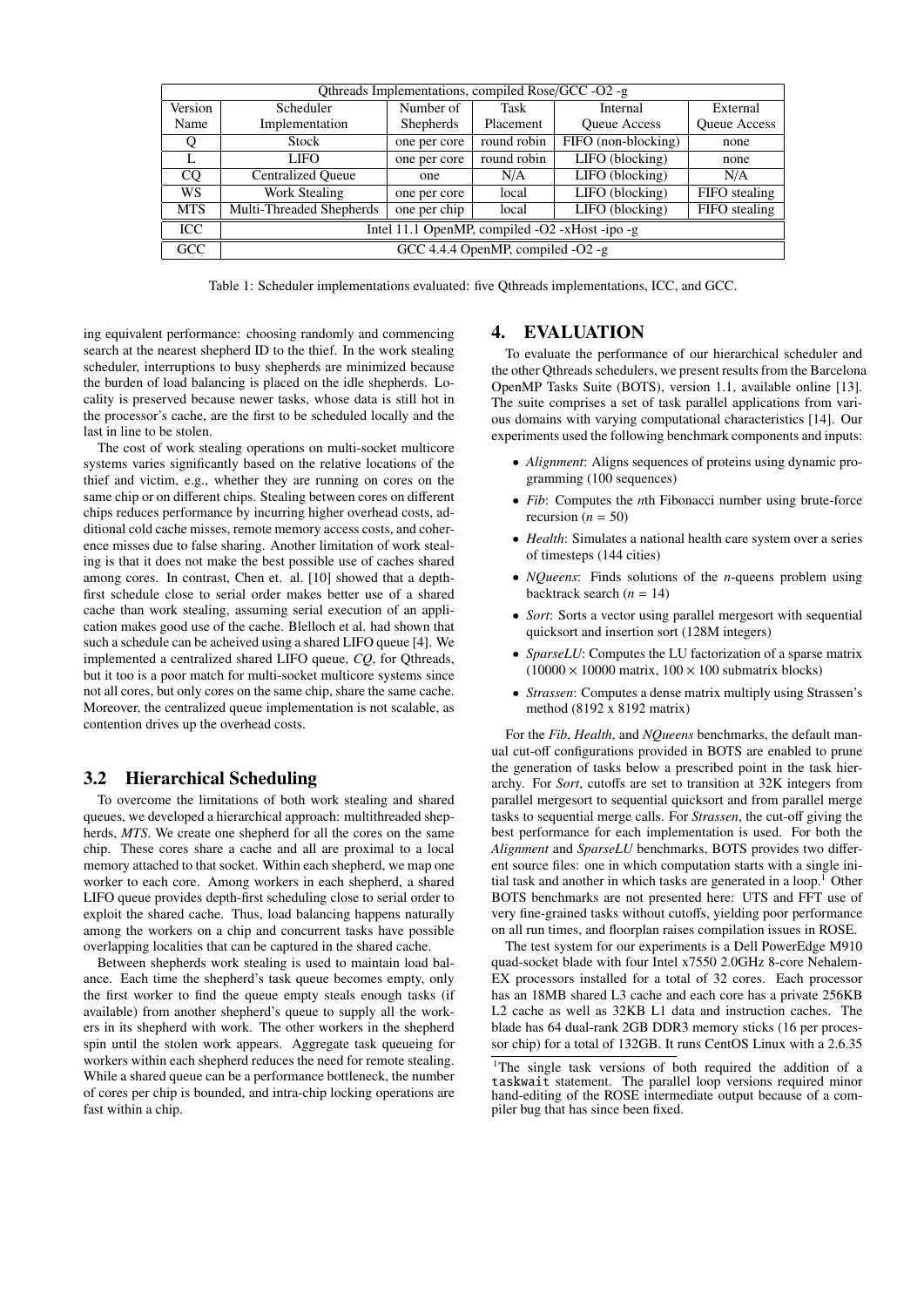| Configuration              | Alignment |        |             |       |       | Fib   Health   NQueens   Sort   SparseLU   Strassen |       |
|----------------------------|-----------|--------|-------------|-------|-------|-----------------------------------------------------|-------|
| ICC -O2 -xHost -ipo Serial | 28.33     | 100.4  | 15.07       | 49.35 | 20.14 | 1173                                                | 169.3 |
| GCC -O2 Serial             | 28.06     |        | 83.46 15.31 | 45.24 | 19.83 | 119.7                                               | 162.7 |
| ICC 32 threads             | 0.9110    |        | 4.036 1.670 | 1.793 | 1.230 | 7.901                                               | 10.13 |
| GCC 32 threads             | 0.9973    | 5.2831 | 7.460       | 1.766 | 1.204 | 4.517                                               | 10.13 |
| Othreads MTS 32 workers    | 1.024     | 3.189  | 122         | 1.591 | 1.080 | 4.530                                               | 10.72 |

Table 2: Sequential and parallel performance using ICC, GCC, and the Qthreads MTS scheduler (time in sec.). For *Alignment* and *SparseLU*, the best time between the two parallel variations (single and for) is shown.



Figure 1: Health



Figure 2: Sort

kernel. Although the x7550 processor supports HyperThreading (Intel's simultaneous multithreading technology), we pinned only one thread to each physical core for our experiments.

We ran the battery of tests on a variety of systems, including five versions of Qthreads<sup>2</sup> and the widely available implementations from Intel and the Free Software Foundation (GNU) [15], as described in Table 1. The original version of Qthreads, *Q* defines each core to be a separate locality domain or shepherd. It uses a lock-free FIFO queue to schedule tasks within each shepherd (individual core). Each shepherd only obtain tasks from its local queue, although tasks are distributed across shepherd in a round robin basis when generated for load balance. Work stealing required using a double ended queue, so the lock-free version was replaced with a simple double ended locking LIFO queue for the other versions. *L* incorporates this queue, replacing the original FIFO queue. *CQ* uses a single centralized shared queue to distribute tasks among

all of the cores. For large tasks this should produce very balanced load, but as the task size shrinks the contention for the queue limits scalability. Each core is provided its own queue in *WS*, and idle shepherds steal tasks from the shepherds running on the other cores. Initial task placement is not round robin between queues, but onto the local queue of the shepherd where it is generated, exploiting locality among related tasks. *MTS* assigns one shepherd to every processor memory locality (shared L3 cache on chip and attached DIMMs). Each core on a chip hosts a worker thread that shares its shepherd's queue. Only one core is allowed to actively steal tasks on behalf of the queue at a time and tasks are stolen in chunks big enough (tunable) to keep all of the cores busy. All executables using the Qthreads and GCC run times were compiled with GCC 4.4.4 and -O2 -g, for consistency. Executables using the Intel run time were compiled with ICC 11.1 and -O2 -xHost -ipo. Reported results are from the best of ten runs.

## 4.1 Overall Performance

Overall the GCC compiler and ICC compiler produce excutables with similar serial performance, as shown in Table 2. These serial execution times provide a basis for us to compare the relative speedup of the various benchmarks. Note that if the -ipo and -xHost flags are not used with ICC on *SparseLU*, the GCC serial executable runs 3x faster than ICC executable compiled with -O2 alone. Several other benchmarks also run slower with those ICC flags omitted, though not by such a large margin.

Qthreads *MTS* 32 core performance is faster or comparable to the performance of ICC and GCC. In absolute execution time, *MTS* runs faster than ICC for 5 of the 7 benchmarks by up to 74.4%. It is over 6.6x faster for one benchmark than GCC and up to 65.6% faster on 4 of the 6 others. On two benchmarks *MTS* runs slower: for *Alignment*, it is 12.4% slower than ICC and 2.7% slower than GCC and for *Strassen* it is 5.8% slower than both (although *WS* equalled GCC's performance [see discussion on Strassen in sec. 4.2]). Even as a research prototype, ROSE/Qthreads provides a competitive OpenMP task parallelism execution platform.

## 4.2 Individual Performance

Individual benchmark performance on multiple implementations of the OpenMP run time demonstrates features of particular applications where Qthreads generates better scheduling and where it needs further development. Examining where the run times differ in performance and speedup on up to 32 cores reveals the strengths and weaknesses of each scheduling approach.

The *Health* benchmark, Figure 1, shows significant diversity in performance and speedup. GNU performance is slightly superlinear for 4 cores (4.5x), but peaks with only 8 cores active (6.3x) and by 32 cores the speedup is only 2x. Intel also has scaling issues and performance flattens to 9x at 16 cores. Stock Qthreads *Q* scales slightly better (9.4x), but just switching to the LIFO queue *L* to improve locality between tasks allows speedup on 32 cores to reach 11.5x. Since the individual tasks are relatively small, *CQ* ex-

<sup>&</sup>lt;sup>2</sup> all compiled with GCC 4.4.4 -O2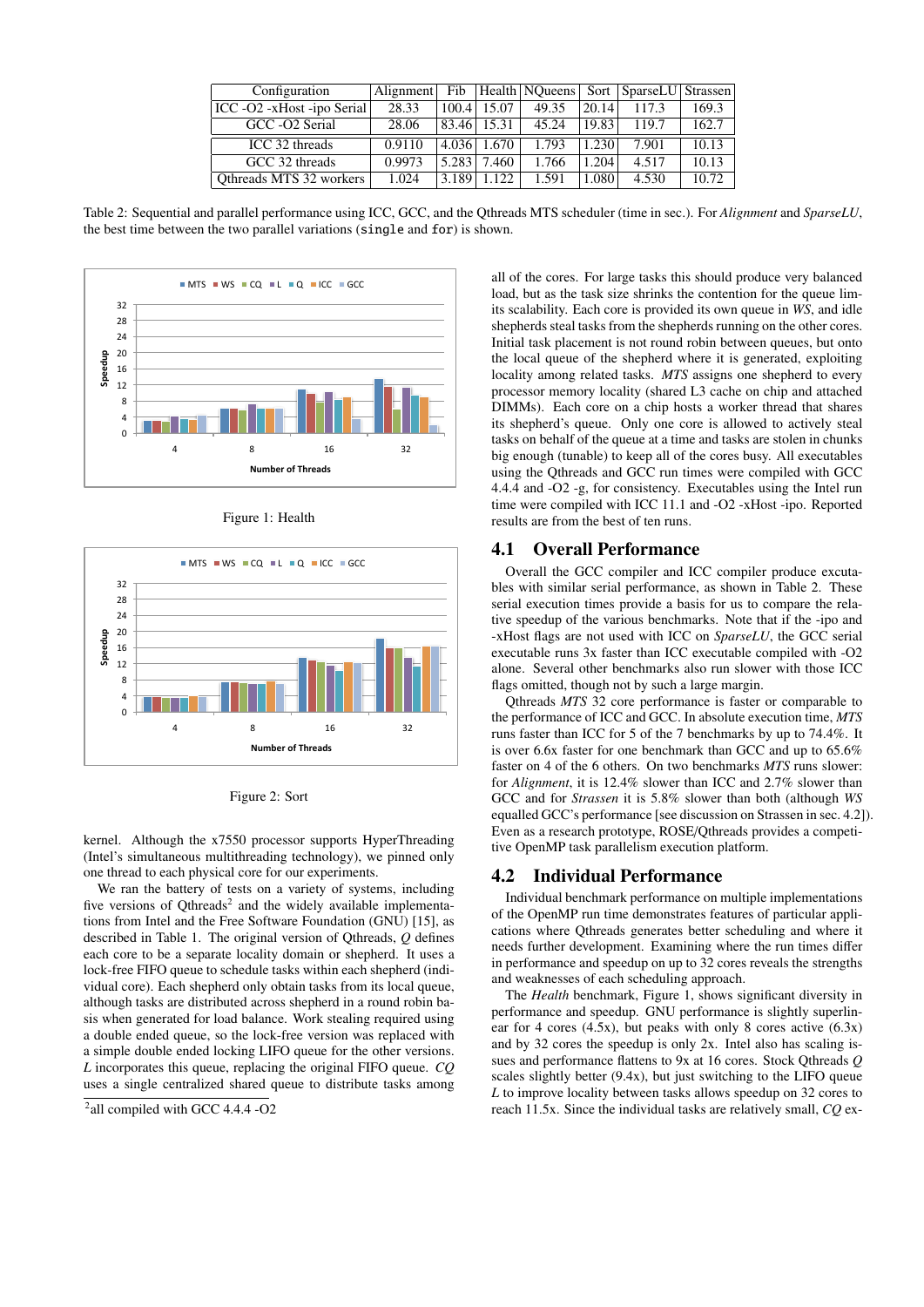

Figure 3: NQueens

periences contention on its task queue that limits speedup to 7.7x on 16 cores, with performance degrading to 6.1x at 32 cores. When work stealing, *WS*, is added to Qthreads the performance improves slightly and speedup reaches 11.6x. *MTS* further improves locality and load balance on each processor by sharing a queue across the cores on each chip, and speedup increases to 13.6x on 32 cores. This additional scalability allows Qthread *MTS* a 17.3% faster execution time on 32 cores than any other implementation, much faster than ICC (48.7%) and GCC(116.1%). *Health* provides an excellent example of how both work stealing and queue sharing within a system can independently and together improve performance.

The benefits of hierarchical scheduling can also be seen in Figure 2. *Sort*, for which we used a manual cutoff of 32K integers to switch between parallel and serial sorts, achieved speed up of about 16x for 32 cores on ICC and GCC, but just 11.4x for the base version of Qthreads, *Q*. The switch to a LIFO queue, *L*, improved speedup to 13.6x by facilitating data sharing between a parent and child. Independent changes to add work stealing, *WS*, and improve load balance, *CQ*, both improved speedup to 16x. By combining the best features of both work stealing and multiple threads sharing a queue, *MTS* increased speedup to 18.4x and achieved an 13.8% and 11.4% reduction in overall execution time compared to ICC and GCC OpenMP versions.

Locality effects allow *NQueens* to achieve slightly super-linear speedup for 4 and 8 cores using Qthreads. As seen in Figure 3, speedup is near-linear for 16 threads and only somewhat sub-linear for 32 threads on all OpenMP implementations. By adding load balancing mechanisms to Qthreads, its speedup improved significantly (24.3x to 28.4x). *CQ* and *WS* both improved load balance beyond what the LIFO queue (*L*) provides and little is gained by combining them together in *MTS*. The additional scaling of these three versions results in a execution time 12.6% faster than ICC and 10.9% faster than GCC.

*Fib*, Figure 4, uses a cut-off to stop the creation of very small tasks, and thus has enough work in each task to amortize the costs of queue access. *CQ* yields performance 2-3% faster than *MTS* and the other versions of Qthreads, since load balance is good and no time is spent looking for work. The load balancing versions of Qthreads (26.1x - 26.7x) scale better than Intel 24.9x. Both systems beat GCC substantially at only 15.8x. Overall, the scheduling improvements resulted in *MTS* running 26.5% faster than ICC and 28.8% faster than GCC but 2.0% slower than *CQ*.

The next two applications *Alignment* and *SparseLU*, each have two versions. For *Alignment*, Figures 5 and 6, speedup was nearlinear for all versions and execution times between GCC and Qthreads were close (GCC +2.7% single initial task version; Qthreads +0.5%



Figure 4: Fib



Figure 5: Alignment-single



Figure 6: Alignment-for

parallel loop version). ICC scales better than GCC or Qthreads *MTS, WS, CQ*, with 12.4% lower execution time. Since *Alignment* has no taskwait synchronizations, we speculate that ICC scales better on this benchmark because it maintains fewer bookkeeping data structures in the absence of synchronization.

On both *SparseLU* versions, ICC serial performance improved nearly 3x using the -ipo and -xHost flags rather than using -O2 alone. The flags also improved parallel performance, but by only 60%, so the improvement does not scale linearly. On *SparseLU*single, Figure 7, the performance of GCC and the various Qthreads versions is effectively equivalent, with speedup reaching 26.2x. Due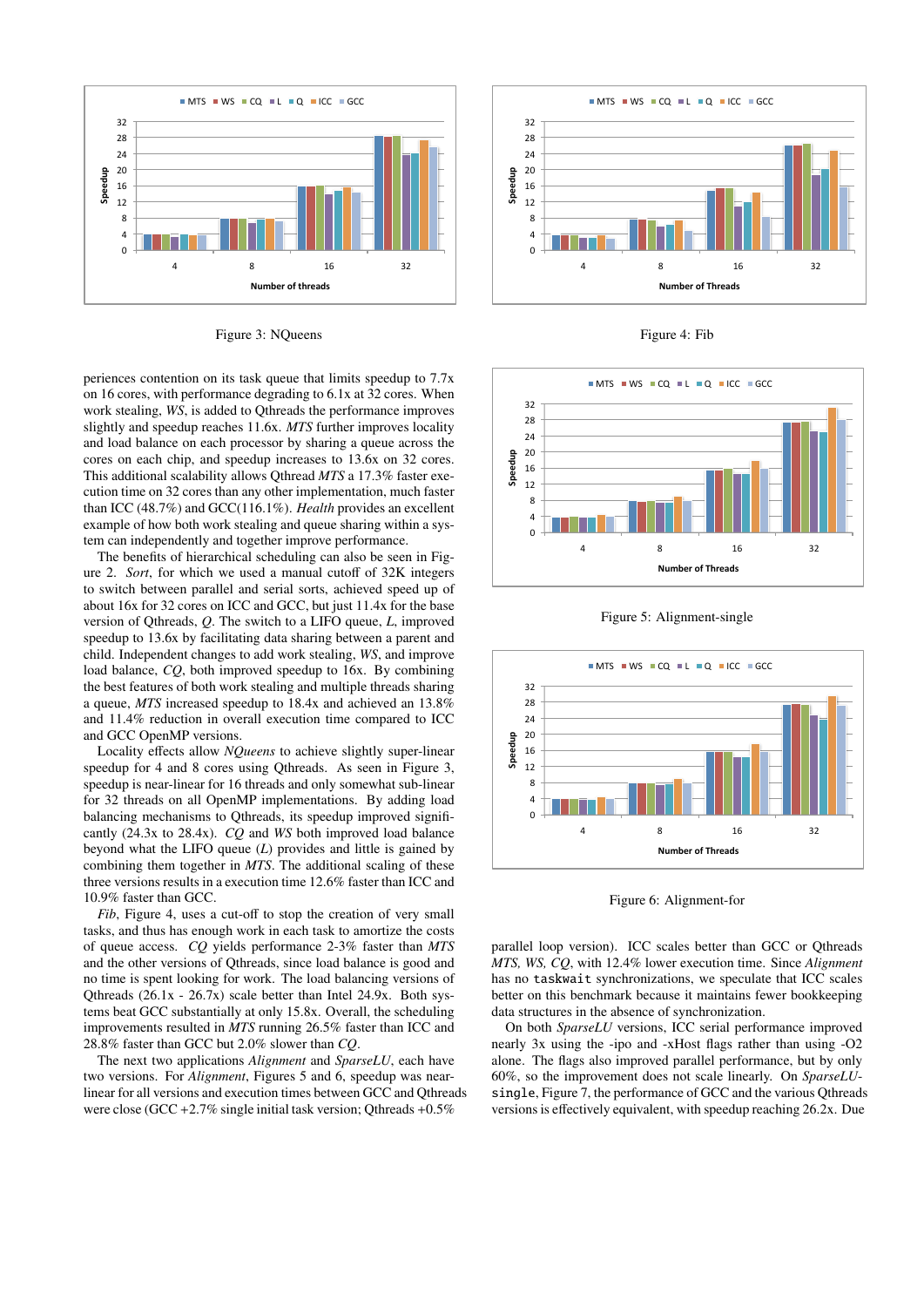

Figure 7: SparseLU-single



Figure 8: SparseLU-for

to the aforementioned scaling issues, ICC speedup reaches only 14.8x. The execution times differ by 0.3% between GCC and *MTS* with both about 74.4% faster than ICC. On *SparseLU*-for, Figure 8, the GCC OpenMP runs were stopped after 30 minutes; thus data is not reported. ICC again scales poorly (14.8x), and Qthreads speedup improves due to the LIFO work queue and work stealing, reaching 22.2x. *MTS* execution time is 46.3% faster than ICC.

*Strassen*, Figure 9, performs recursive matrix multiplication using Strassen's method and is challenging for implementations with multiple workers accessing a queue. We used the cutoff setting that gave the best performance for each implementation: coarser (128) for *CQ* and *MTS* and the default setting (64) for the others. The execution times of GCC, and *WS* are within 1% of each other on 32 cores, and Intel scales slightly better (16.7x vs 16.1x). For *MTS*, in which only 8 threads share a queue (rather than 32 as in *CQ*) the speedup reaches 15.2x. For *CQ*, however, the performance hit due to queue contention is substantial, as speedup peaks at 9.7x. *Q* performance suffers from the FIFO ordering: not enough parallel work is expressed at any one time, and speedup never exceeds 4x.

#### 4.3 Variability

One interesting feature of a work stealing run time is an idle thread's ability to search for work and the effect this has on performance in regions of limited parallelism or load imbalance. Table 3 gives the standard deviation of 10 runs as a percent of the fastest time for each configuration tested with 32 threads. Both Qthreads implementations with work stealing (*WS* and *MTS*) have very small



Figure 9: Strassen

deviations for 3 of the 9 programs. For 8 of the 9 benchmarks, both *WS* and *MTS* show less deviation than ICC.

In three cases (*Alignment-*single, *Health*, *SparseLU*-single), Qthreads *WS* deviation was much lower than *MTS*. Since *MTS* enables only one worker thread per shepherd at a time to steal a chunk of tasks, it is reasonable to expect this granularity to be reflected in execution time variations. Overall, we see less variation with *WS* than *MTS* in 6 of the 9 benchmarks. We speculate that normally having all the threads looking for work leads to finding the last work quickest and therefore less variation in total execution time. However, for some programs (*Alignment*-for, *SparseLU*for, *Strassen*), stealing multiple tasks and moving them to an idle shepherd results in faster execution during periods of limited parallelism. *WS* also shows less deviation than GCC in 6 of the 8 programs for which we have data. There is no data for *SparseLU*-for on GCC, as explained in the previous section.

#### 4.4 Performance Benefits of MTS

Limiting the number of inter-chip load balancing operations is central to the design of our hierarchical scheduler (*MTS*). Consider the number of remote (off-chip) steal operations performed by *MTS* and by the flat work stealing scheduler *WS*, shown in Table 4. These counts exclude the number of on-chip steals performed by *WS*, and recall that *MTS* uses work stealing only between chips. We observe that *WS* steals more than *MTS* in almost all cases, and some cases by an order of magnitude. *Health* and *Sort* are two benchmarks where *MTS* wins clearly in terms of speedup. *WS* steals remotely over twice as many times as *MTS* on *Sort* and nearly twice as many times as *MTS* on *Health*. The number of failed steals is also significantly higher with *WS* than with *MTS*. A failed steal occurs when a thief's lock-free probe of a victim indicates that work is available but upon acquisition of the lock to the victim's queue the thief finds no work to steal because another thread has stolen it or the victim has executed the tasks itself. Thus, both failed and completed steals contribute to overhead costs.

The *MTS* scheduler aggregates inter-chip load balancing by permitting only one worker at a time to initiate bulk stealing from remote shepherds. Figure 10 shows how this improves performance on *Health*, one of the benchmarks sensitive to load balancing granularity. If only one task is stolen at time, subsequent steals are needed to provide all workers with tasks, adding to overhead costs. There are eight cores per socket on our test machine, thus eight workers per shepherd. This coincides with the peak performance: When the number of tasks stolen corresponds to the number of workers in the shepherd, all workers in the shepherd are able to draw work from the queue as a result of the steal.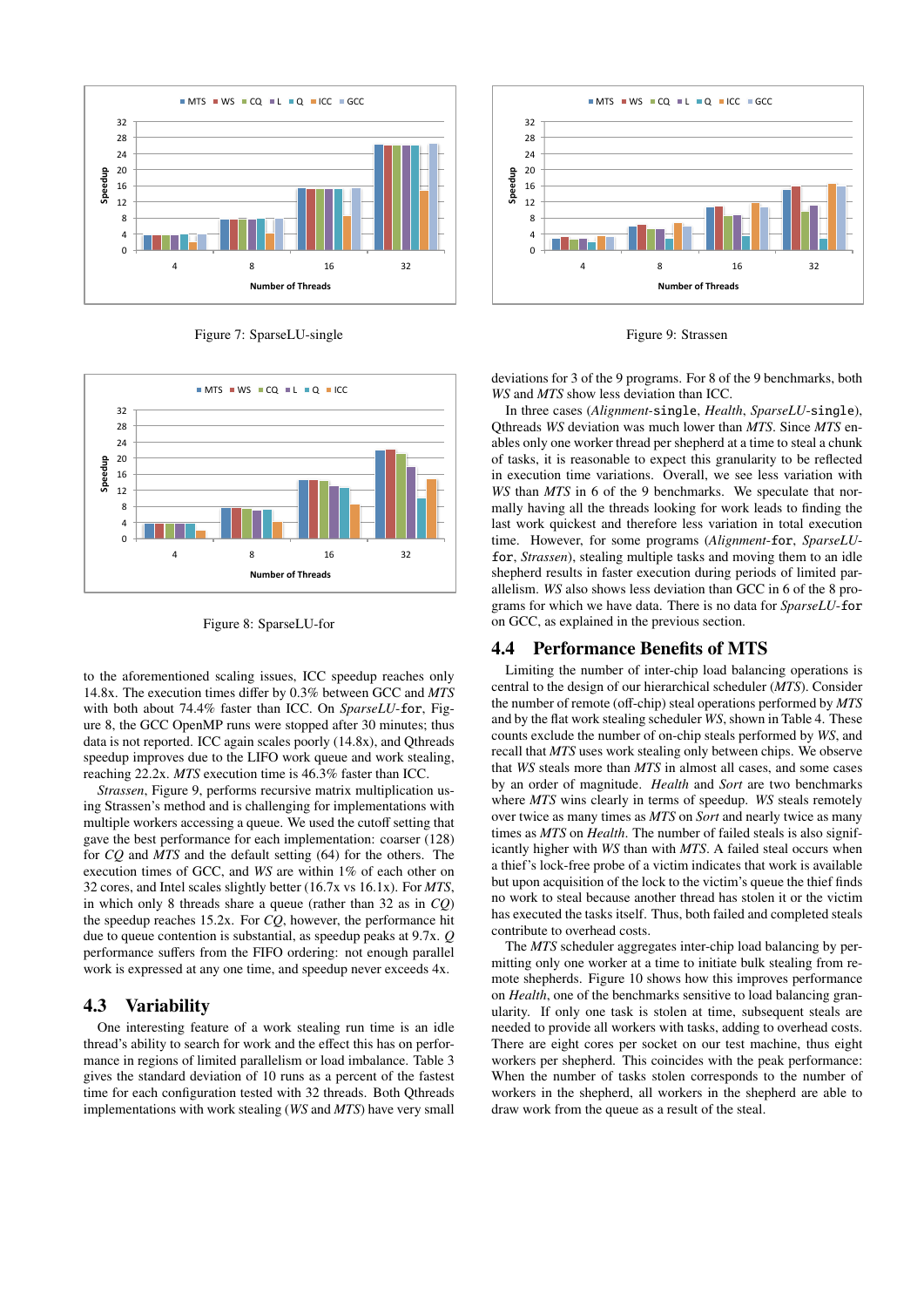| Configuration            |          | Alignment   Alignment   Fib   Health   NOueens   Sort   SparseLU   SparseLU   Strassen |     |      |      |      |          |       |     |
|--------------------------|----------|----------------------------------------------------------------------------------------|-----|------|------|------|----------|-------|-----|
|                          | (single) | for)                                                                                   |     |      |      |      | (single) | (for) |     |
| ICC 32 threads           | 4.4      | 2.0                                                                                    |     | 2.0  | 3.2  | 4.0  |          | 3.9   | 1.8 |
| GCC 32 threads           | 0.11     | 0.34                                                                                   | 2.8 | 0.35 | 0.77 | 1.8  | 0.49     | N/A   | 1.4 |
| Othreads MTS 32 workers  | 0.28     |                                                                                        | 3.3 | 1.3  | 0.78 | 1.9  | 0.15     | 0.16  | 1.9 |
| Othreads WS 32 shepherds | 0.035    |                                                                                        | 2.0 | 0.29 | 0.60 | 0.90 | 0.060    | 0.24  | 3.0 |

Table 3: Variability in performance using ICC, GCC, MTS, and WS schedulers (standard deviation as a percent of the fastest time).

| Benchmark          | MTS           |        | WS            |        |  |
|--------------------|---------------|--------|---------------|--------|--|
|                    | <b>Steals</b> | Failed | <b>Steals</b> | Failed |  |
| Alignment (single) | 1016          | 88     | 3695          | 255    |  |
| Alignment (for)    | 109           | 122    | 1431          | 286    |  |
| Fib                | 633           | 331    | 467           | 984    |  |
| Health             | 28948         | 10323  | 295637        | 47538  |  |
| <b>NOueens</b>     | 102           | 141    | 1428          | 389    |  |
| Sort               | 1134          | 404    | 19330         | 3283   |  |
| SparseLU (single)  | 18045         | 8133   | 68927         | 24506  |  |
| SparseLU (for)     | 13486         | 11889  | 68099         | 32205  |  |
| Strassen           | 227           | 157    | 14042         | 823    |  |

Table 4: Number of remote steal operations during execution of *Health* and *Sort* by Qthreads MTS & WS schedulers. In a failed steal, the thief acquires the lock on the victim's queue after a positive probe for work but ultimately finds no work available for stealing. On-chip steals performed by the WS scheduler are excluded. Average of ten runs.

| Metric                   | <b>MTS</b> | WS          | $\%$ Diff |
|--------------------------|------------|-------------|-----------|
| L <sub>3</sub> Misses    | $1.16e+06$ | $2.58e+06$  | 38        |
| <b>Bytes from Memory</b> | $8.23e+09$ | $9.21e+0.9$ | 5.6       |
| Bytes on OPI             | $2.63e+10$ | $2.98e+10$  | 6.2       |

Table 5: Memory performance data for *Health* using MTS and WS. Average of ten runs.

Another benefit of the *MTS* scheduler is better L3 cache performance, since all workers in a shepherd share the on-chip L3 cache. The *WS* scheduler exhibits poorer cache performance, and subsequently, more reads to main memory. Tables 5 and 6 show the relevant metrics for *Health* and *Sort* as measured using hardware performance counters, averaged over ten runs. They also show more traffic on the Quick Path Interconnect (QPI) between chips for *WS* than for *MTS*. The increased QPI traffic reflects more remote steals using *WS* and more snoop probes for data in remote L3 caches.

## 5. RELATED WORK

Many theoretical and practical issues of task parallel languages and their run time implementations were explored during the development of earlier task parallel programming models, both hardware supported, e.g., Tera MTA [1], and software supported, e.g., Cilk [5, 16]. Much of our practical reasoning was influenced by experience with the Tera MTA run time, designed for massive multithreading and low-overhead thread synchronization. Cilk scheduling uses a *work-first* scheduling strategy coupled with a randomized work stealing load balancing strategy shown to be optimal [6]. Our use of shared queues is inspired by Parallel Depth-First Scheduling (PDFS) [4], which attempts to maintain a schedule close serial execution order, and its constructive cache sharing benefits [10].



Figure 10: Performance on *Health* using MTS based on choice of the chunk size for stealing. Average of ten runs.

| Metric                   | MTS        | WS         | $\%$ Diff |  |
|--------------------------|------------|------------|-----------|--|
| L <sub>3</sub> Misses    | $1.03e+7$  | $3.42e+07$ | 54        |  |
| <b>Bytes from Memory</b> | $2.27e+10$ | $2.53e+10$ | 5.5       |  |
| Bytes on QPI             | $4.35e+10$ | $4.87e+10$ | 5.6       |  |

Table 6: Memory performance data for *Sort* using MTS and WS. Average of ten runs.

The first prototype compiler and run time for OpenMP 3.0 tasks was an extension of Nanos Mercurium [24]. An evaluation of scheduling strategies for tasks using Nanos compared centralized breadth-first and fully-distributed depth-first work stealing schedulers [12]. Later extensions to Nanos included internal dynamic cut-off methods to limit overhead costs by inlining tasks [11].

In addition to OpenMP 3.0, there are currently several other task parallel languages and libraries available to developers: Microsoft Task Parallel Library [20] for Windows, Intel Thread Bulding Blocks (TBB) [19], and Intel Cilk Plus [18] (formerly Cilk++). The task parallel model and its run time support are also key components of the X10 [9] and Chapel [8] languages.

Hierarchical work stealing, i.e., stealing at all levels of a hierarchical scheduler, has been implemented for clusters and grids in Satin [25], ATLAS [3], and more recently in Kaapi [23, 17]. Those libraries are not optimized for shared caches in multi-core, which is the basis for the shared LIFO queue at the lower level of our hierarchical scheduler. The ForestGOMP run time system [7] also uses work stealing at both levels of its hierarchical scheduler, but like our system targets NUMA shared memory systems. It schedules OpenMP nested data parallelism by clustering related threads (not tasks) into "bubbles," scheduling them by work stealing among cores on the same chip, and selecting for work stealing between chips those threads with the lowest amount of associated memory. Data is migrated between sockets along with the stolen threads.

## 6. FUTURE WORK AND CONCLUSIONS

Our work on scheduling in Qthreads is ongoing. Inside the run time implementation, our goal is to decrease the minimum effective task size. The queue should be re-implemented, or perhaps re